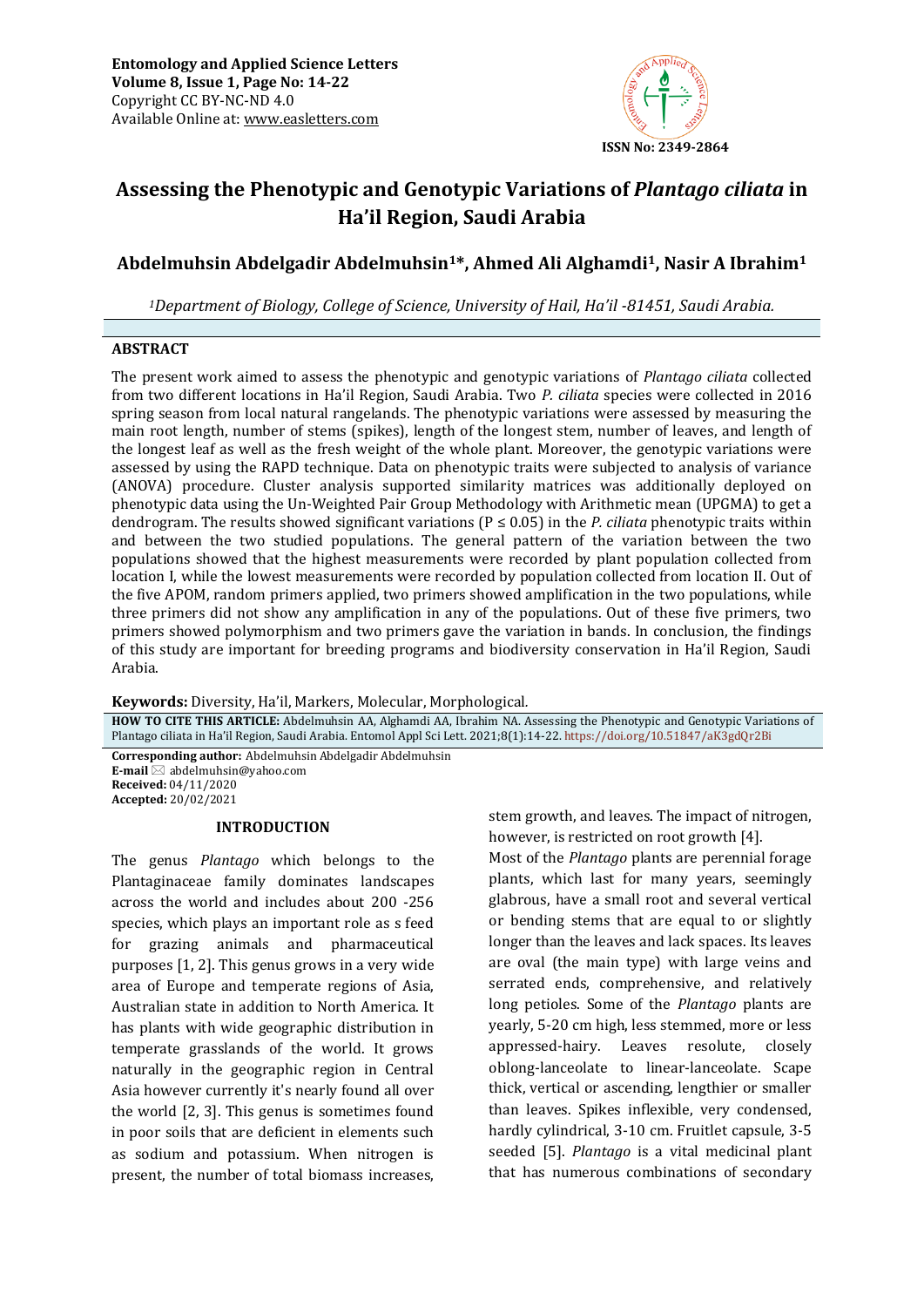metabolites [6]. It has been used for the treatment of some conditions such as high blood glucose and elevated cholesterol levels [7]. Moreover, the WHO has approved its use as a laxative agent [3, 8]. Nevertheless, relatively few studies have been conducted on the plant, especially studies related to genomic resources of the plant [9-15].

Despite its enormous medical and economic value, the yield of *Plantago* is subject to the restrictions of environmental factors, which causes a massive reduction in the quality and yield of seed/husk. Moreover, the efforts concerning genetic diversity generation were relatively unsuccessful because of inadequate genetic resources [16]. Moreover, given that it is a crop introduced to many countries in west and south Asia, the variations in value significant characters in the accessible gene pool are very shallow [17, 18]. Based on this low diversity, there are different breeding approaches, like selection, induced mutations, hybridization, tissue culture, and polyploidy, which have been used for the genetic enhancement of *Plantago*  [19-22]. The morphological differences among species in the genus *Plantago* are low and how the species are grouped is unclear. Three genera in the whole family were recognized and the genus *Plantago* has been subdivided into six sections [5]. Nevertheless, the genetic variation depends on molecular markers which have been used to evaluate the situation and development magnitude of populations [23, 24]. The wild allies in Plantago species are huge and have medical significance. These wild types are a source of genes that are important for *Plantago*  production [25]. The use of the randomly amplified polymorphic DNA (RAPD) has been shown by few reports [26, 27] and included a combination of RAPD and (ISSR) markers for assessing genetic diversity in *Plantago* [28, 29]. Several authors necessitate the urgency for characterizing the genus *Plantago* cultivated genotype, as their genetic diversity and proposed molecular markers could be useful for detecting polymorphism among the genotypes [1]. The phylogenetic analysis of the Plantago ovata (Forsk.) crop for its use in future breeding

programs to identify crop varieties was reported by Rohilla *et al*. [1] who indicated the usefulness of RAPD analysis in genetic relationships determination and genetic diversity estimation among the genotypes of *P. ovata* [1]. Considering the economic importance of the genus *Plantago* The present work was aimed to assess the phenotypic and genotypic variations in *Plantago ciliata* collected from two different locations in Ha'il Region, Saudi Arabia.

## **MATERIALS AND METHODS**

## *Study area*

The *Plantago* species in the current study were collected from the Ha'il region, which lies in the middle-north of the Kingdom of Saudi Arabia between 25° 29′N and 38° 42′E and it extends over an area of 118,322 km<sup>2</sup>. The mean temperature in Ha'il ranges from 10.8°C in winter to 34.1°C in summer and the annual rainfall is about 104.4 mm which falls mostly in winter [30]. Therefore, rangeland is classified among the arid zones with a prolonged dry period and the short scattered rainy season which lasts most of the year in Ha'il.

## *Sample collection*

Two *Plantago* species (*Plantago ciliata*) were collected in the 2016 spring season from local natural rangelands of the Ha'il region, Saudi Arabia **(Table 1)**. Fresh grass specimens were uprooted by digging the soil and preserved in polyethylene bags. The samples were then transferred to the laboratories of the Department of Biology, Faculty of Science, the University of Ha'il for identification and further analysis. Samples were dried in a vacuum oven at a temperature of 105°C for 24 hours, and 50 grams of each dried sample were then packed in paper sacks and stored for further analysis. The parameters measured (phenotypic traits) included main root length, number of stems (spikes), length of the longest stem, number of leaves, and length of the longest leaf as well as the fresh weight of the whole plant, shoot and root dry weight.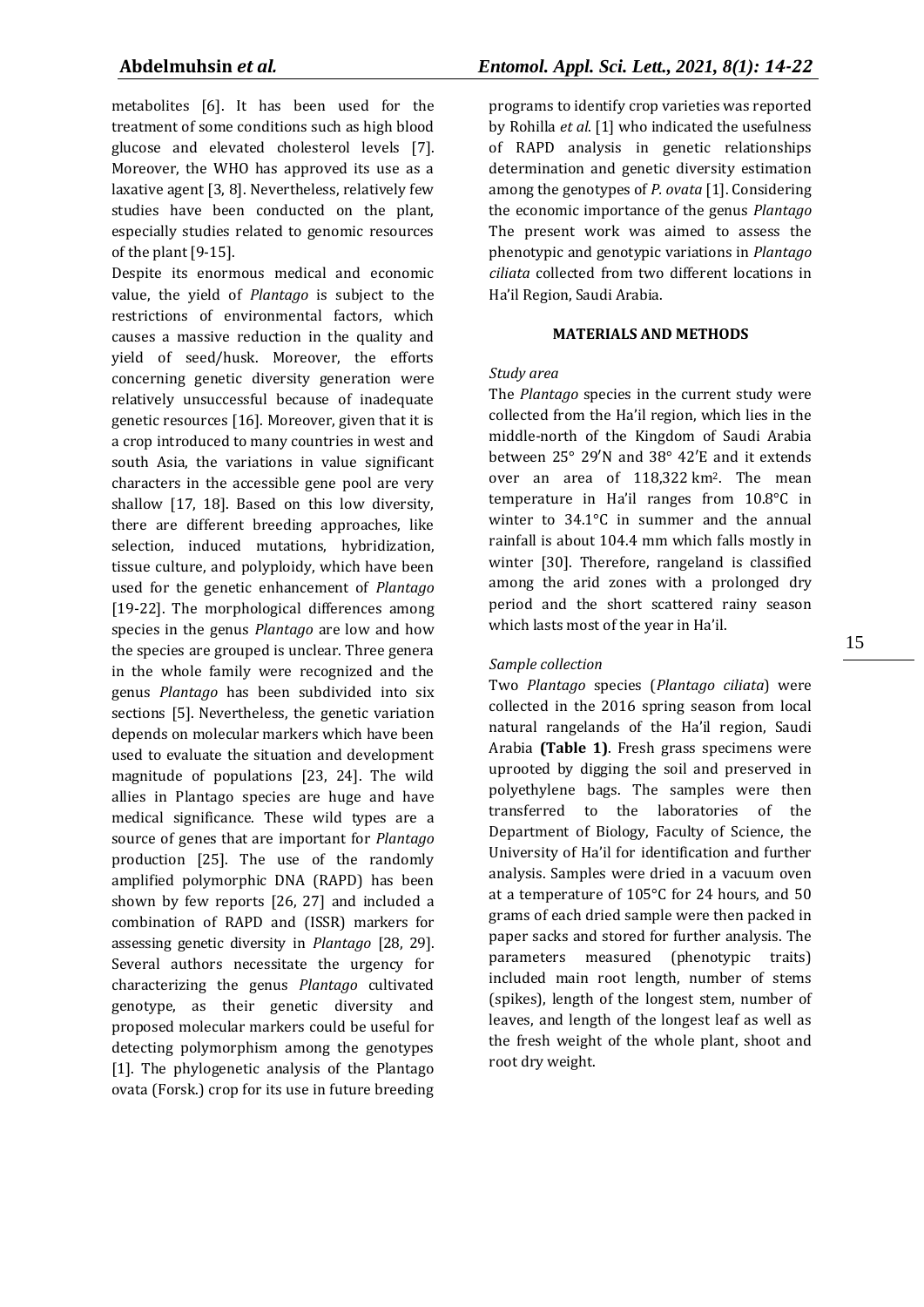**Table 1.** Plant species from natural rangeland of Ha'il, Kingdom of Saudi Arabia, collected in 2016 spring season.

| No. | Name             | Location                | <b>Coordinates</b>                |  |
|-----|------------------|-------------------------|-----------------------------------|--|
|     | Plantago ciliata | Al-Qaed district; Ha'il | $27^{\circ}44^{\circ}25^{\circ}N$ |  |
|     | (Population I)   | (Location I)            | $41^036^023$ <sup>=</sup> E       |  |
|     | Plantago ciliata | Al-Qaed district; Ha'il | $27^{\circ}51^{\circ}8^{\circ}N$  |  |
|     | (Population II)  | (Location II)           | $41^043^032^0$ E                  |  |

#### *RAPD analysis*

To assess genetic variation for conservation wild populations, a random amplified polymorphic DNA (RAPDs) is a useful approach. It is based on genomic DNA PCR amplification. DNA was extracted from young leaf tissue following the method Wolff [31]. The standard polymerase chain reaction (PCR-RAPD) protocol was used for the Amplification of genomic DNA. Reactions were set in 25ul volume consisting of 12ng of genomic DNA 1.5 mM MgCL2, 0.2 mM dNTPs, 0.01 Mm of primer, and 1U Taq polymerase checked for quality on 0.8% agarose gel, and quantified using spectrophotometer Nanodrop (Thermo Scientific Wilmington, DE, USA).

PCR amplification products were electrophoresed at 85 V for 45min on 2.5 %agarose gel and viewed under UV light. The size of alleles was determined concerning a 100 pb DNA size standard.

#### *Statistical analysis*

Data on phenotypic traits subjected to analysis of variance (ANOVA) procedure. Using Duncan's Multiple Range Test (DMRT), the means were separated for significance ( $P \le 0.05$ ). Statistical analysis was done using SPSS software (SPSS-17. Inc., Chicago, ll, USA). Product loci (band) numbers of polymorphic bands and polymorphic percentage %. Based on similarity matrices, cluster analysis was also deployed on phenotypic data using Unweighted Pair Group Method with Arithmetic Mean (UPGMA).

#### **RESULTS AND DISCUSSION**

#### *Phenotypic variations*

The results indicated significant differences ( $P \le$ 0.05) in the *Plantago ciliata* phenotypic traits, *i.e.* parameters measured within and between the two studied populations **(Figures 1 and 2)**.





The traits originally measured at the individual level were the main root length, number of stems (spikes), length of the longest stem, number of leaves, length of the longest leaf as well as fresh weight of the whole plant, shoot, and root dry weight. The general pattern of the variation between the two populations showed that the highest measurements of *P. ciliata* were recorded by plant population collected from location I, while the lowest measurements were recorded by plant population collected from location II **(Figures 1a and b)**. The general pattern of the variation within the populations showed significant variations within the populations. The variations were presented as the relationship between morphology variance in life traits within *P. ciliata* and measured as the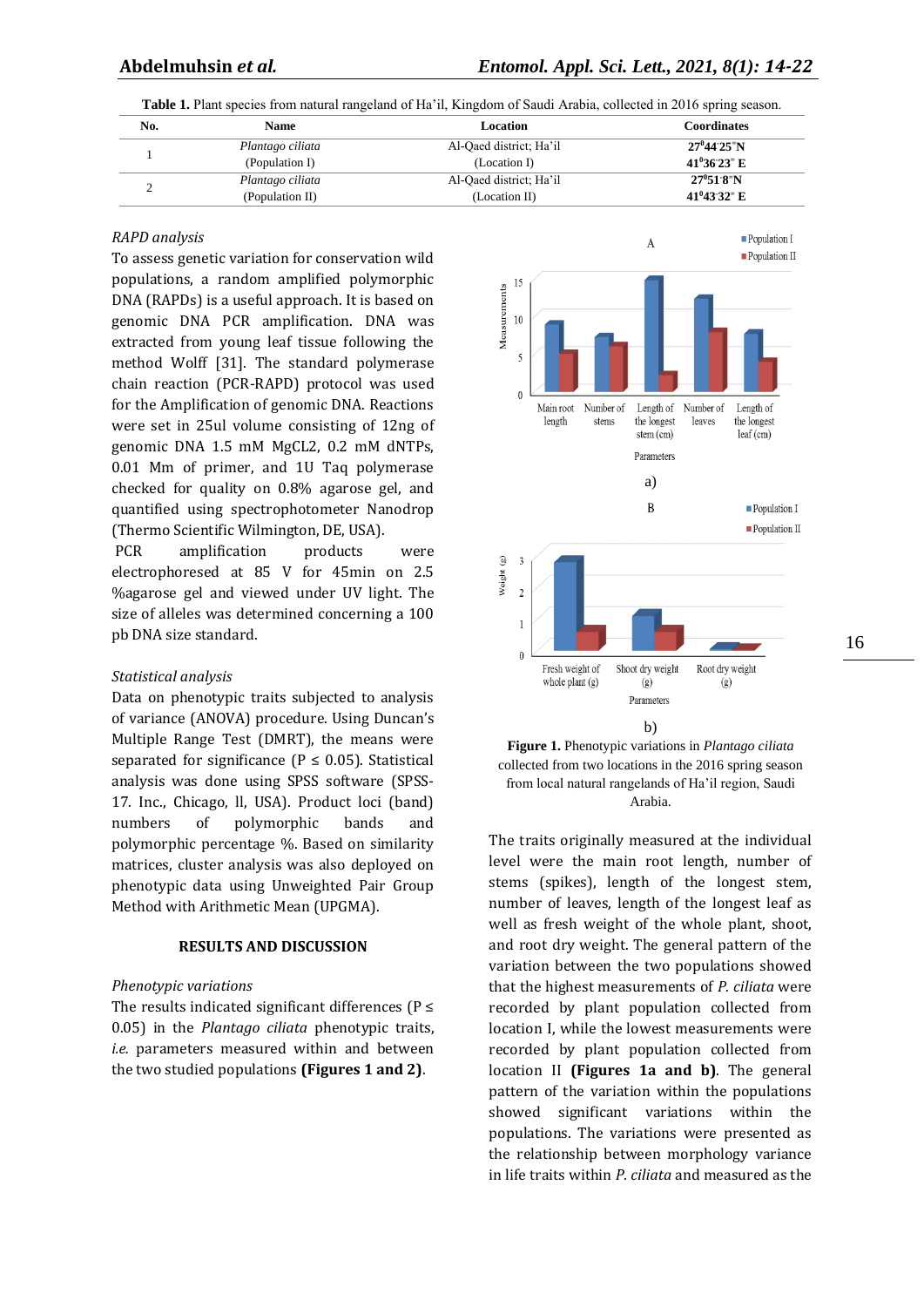$\, {\bf B}$ 

coefficient of variation (CV) among individuals and precipitation variability **(Figures 2a-n)**.





17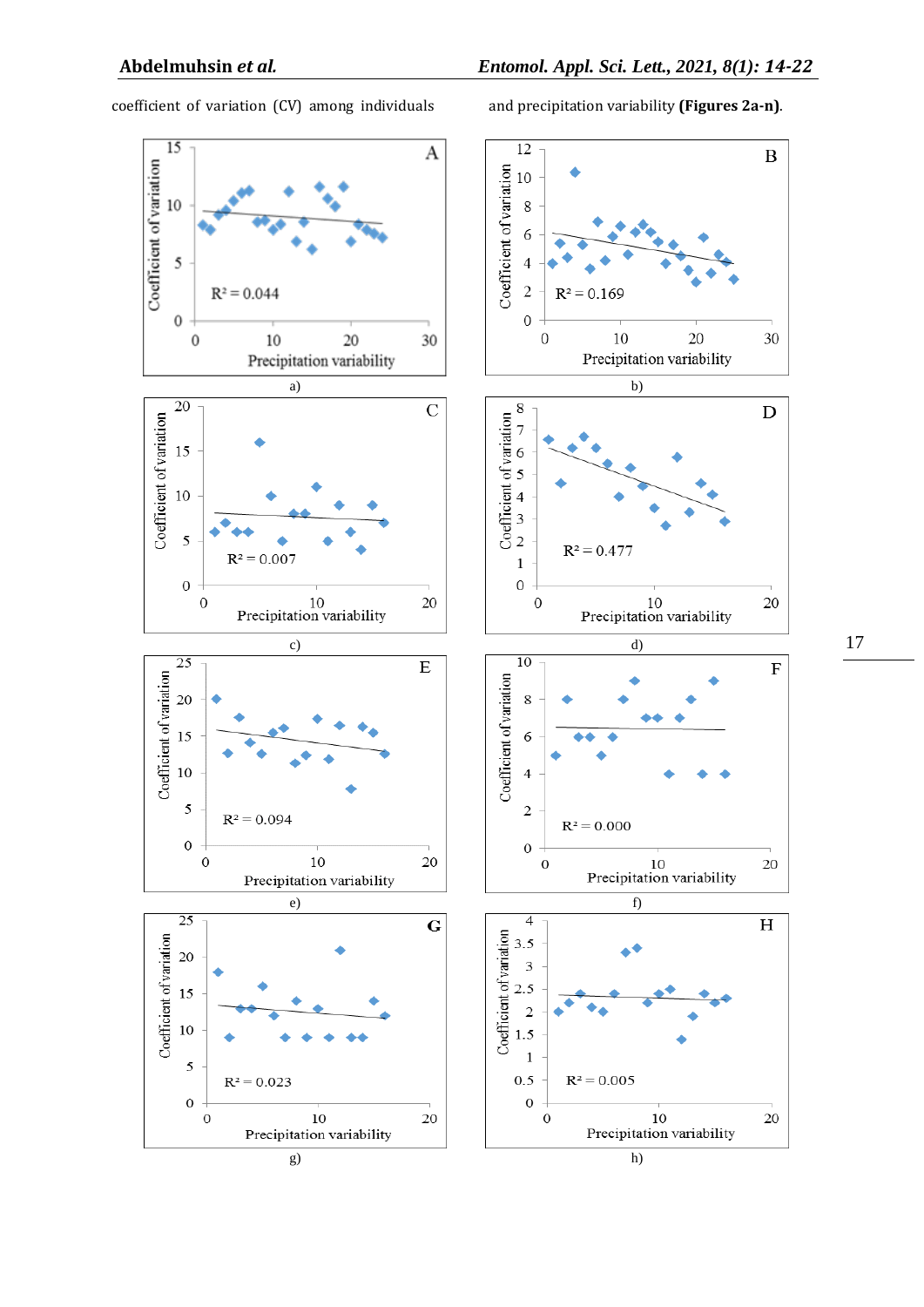

**Figure 2.** Relationship between phenotypic variation in life traits within *Plantago ciliata* measures coefficient of variation (CV) among individuals and perception variability. Traits for population I and population II are (a) and (b) main root length,  $(c)$  and  $(d)$  the number of stems (spikers),  $(e)$  and  $(f)$  length of the longest stem,  $(g)$  and  $(H)$  number of leaves,(i) and (j) length of longest leaf, (k) and (l) fresh weight of whole plants, (m) and (n) shoot dry weight respectively  $\mathbb{R}^2$  value is given for each regressions analysis.

Moreover, Unweighted Pair Group Method with Arithmetic Mean (UPGMA) phenogram showed the relationships within the *P. ciliate* based on the selected eight morphological characters **(Figure 3)**.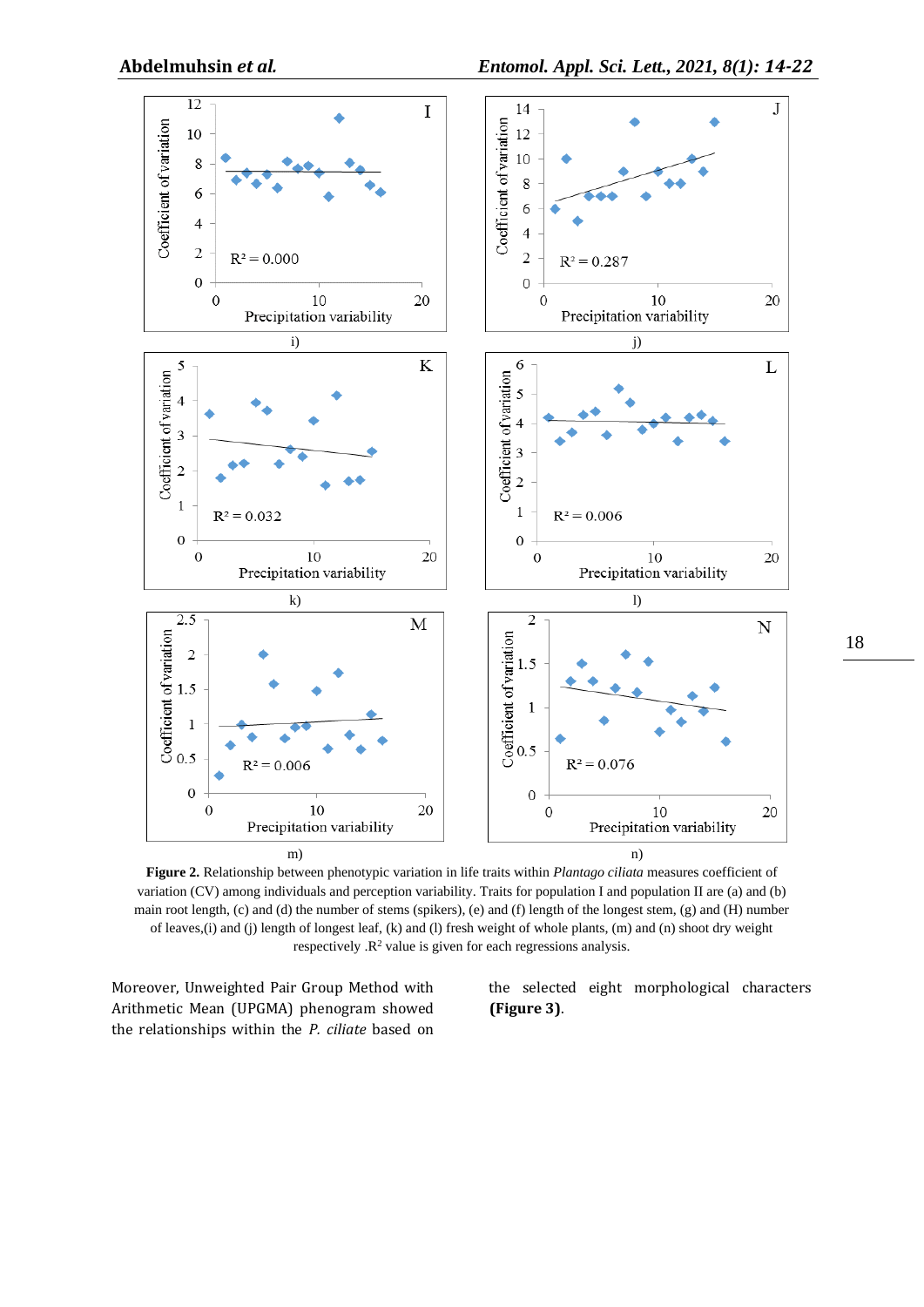

**Figure 3.** Unweighted Pair Group Method with Arithmetic Mean (UPGMA) phenogram showing the relationships within the *Plantago* based on the 8 selected morphological characters.

Based on morphological and molecular variations, several studies are used to examine phylogeny and the diversity of the *Plantago*  species. Assessment and classification of the landrace *Plantago* are key components of group efforts due to its massive in-built genetic diversity because of several generations of rising and selection by farmers and breeders. Landraces also form a good reservoir of distinctive genes conferring resistance to environmental stress [32]. The results of the current study were consistent with those of Vahabi *et al*. [33], who conducted a field experiment to assess genetic variations among 22 populations of *Plantago ovata* using the molecular technique [33] in which he revealed very great diversity among the 22 populations for all morphological traits.

#### *Genotypic variations*

Primers produced 34 DNA fragments, 6 were polymorphic bands and 28 were not polymorphic. Polymorphism between the two plants in bands revealed in photometric characters that were recorded in this study **(Figure 4 and Table 2)**. Five random APOM primers (APOM1, APOM3, APOM4, APOM5, and APOM6) were used for RAPD analysis of the two *Plantago ciliate* populations for detecting polymorphism. Out of the five random primers used, two of them (APOM5 and APOM6) showed amplification in the two populations, while three primers (APOM1, APOM3, and APOM4) did not show any amplification in any of the populations. These primers may have found no complementary binding sequences in the genomic DNA of these two *P.ciliata* populations. Furthermore, these primers might work properly in certain conditions [34, 35].

Vahabi *et al*. [36] observed 142 polymorphic PCR products (average of 4.05 bands per primer) by using 35 RAPD primers in *P. ovata*. Likewise, by using 20 random primers, 102 bands were detected among 36 genotypes of *P. ovata*. Out of 102 bands, 89 (87.25%) were polymorphic, while 5 (4.9%) were monomorphic and 8 (7.8%) were unique as studied by Singh *et al*. [37] **(Figure 3)**.

Furthermore, using RAPD markers [36] the genomic relations between 22 populations of *P. ovata* were studied. All populations representing the nearest zone formed neighboring groups in the RAPD based clustering. By performance of the RAPD study, the phylogenetic tree showed a noticeable difference between the two main groups [38] and highlighted the phytochemical and molecular variations between and within the five populations of *Plantago major*. Likewise, Singh *et. al*. [37] evaluated germplasm diversity between 80 accessions of *Plantago spp*. through RAPD profiling. The 80 accessions were categorized into seven clusters given the degree of difference.



**Figure 4.** Electrophoretic pattern of Plantago ciliata populations with five random primers; APOM1, APOM3, APOM4, APOM5, and APOM6 (ethidium bromide-stained 2% agarose gel electropherogram of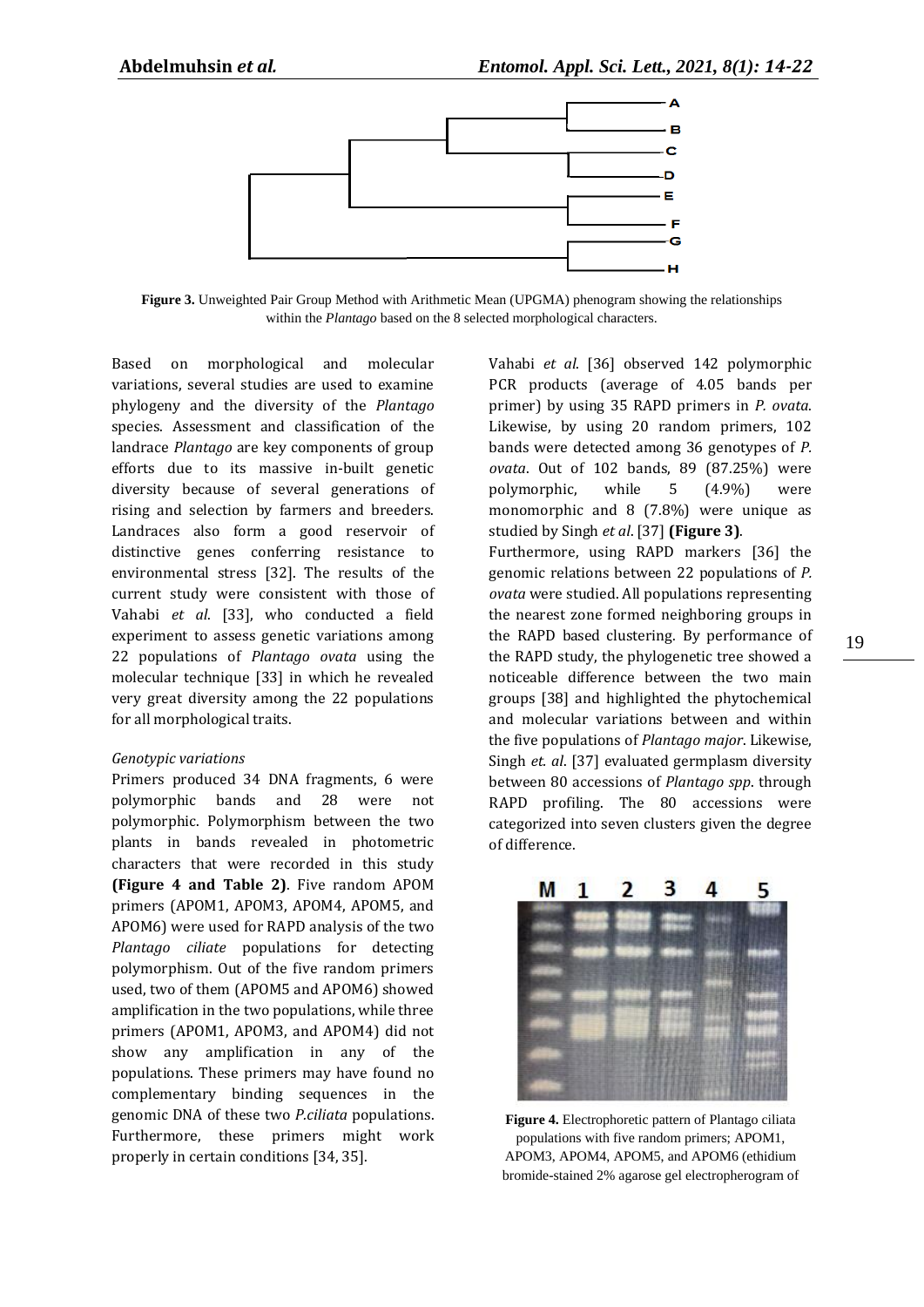PCR products obtained from the RAPD analysis)

| rocations in the if region, badding habita. |                       |                                                             |                |                                                         |              |       |                               |  |  |  |
|---------------------------------------------|-----------------------|-------------------------------------------------------------|----------------|---------------------------------------------------------|--------------|-------|-------------------------------|--|--|--|
| Sr.<br>No                                   | <b>Primer</b><br>code | Primer sequence $(F/R)$                                     | genotypes      | No. of Total amplified Polymorphic Monomorphic<br>bands | <b>bands</b> | bands | Percentage of<br>Polymorphism |  |  |  |
|                                             | APOM <sub>1</sub>     | TGGCACTTGGGCAAATCTACTTGG<br><b>TTGGTATCCACGGATGAACAGCCT</b> | $\overline{c}$ | 7                                                       | $\theta$     |       | 0.00                          |  |  |  |
|                                             | APOM3                 | GTTTACCTTGCTCAAGTGCTTGCT<br>AACTCCTTCACCCTTCGCCTAACA        | $\overline{c}$ | 7                                                       | $\Omega$     | 7     | 0.00                          |  |  |  |
| 3                                           | APOM4                 | TGTCACACACACACACACACACAC<br>AGGGAAACTGCCATGACTCCTCTT        | $\overline{c}$ | 7                                                       | $\Omega$     |       | 0.00                          |  |  |  |
| 4                                           | APOM <sub>5</sub>     | ATGGAAGGAGGGTGGTGGAAGTTT<br>AGCTTTATCACAGCGACGGAGCTT        | $\overline{c}$ | 6                                                       | 3            | 3     | 50.00                         |  |  |  |
|                                             | APOM 6                | AATTGAAGACTGTGCACTTGGGCG<br>AAAGGAGAGAGAGAGAAGCACG          | $\overline{c}$ |                                                         | 3            | 4     | 42.86                         |  |  |  |

**Table 2.** Random primers showing polymorphism among the two *Plantago ciliata* populations collected from two different locations in Ha'il Region, Saudi Arabia.

The results of the current study were consistent with those of Vahabi *et al*. [36], who conducted a field experiment to assess morphological and molecular differences among 22 populations of Plantago ovata using molecular markers. Based on the distance between the averages of 8 morphological properties, clustering investigati on and central component were utilized to find the relationship between the accessions. Thirty-five RAPD preliminaries gave 142 polymorphic bonds, with a mean of 4.05 groups per primer. Utilizing the Unweighted Match Gather Strategy, the clustering examination method based on RAPD showed that a strong correlation exists among morphological and RAPD dendrograms, but there was no correlation between the morphological variations and ISJ-GS with RAPD. Additionally, populations representing the near zones form close groups in RAPD-based clustering. The ISJ framework marker delivered a 95 DNA part, which has a 2.55 polymorphic band for each semi-random primer. Based on ISJ, the dendrogram marker was not consistent with morphological, topographical, and RAPD variations. The possibility of the use of RAPD and ISJ

markers to estimate genetic diversity, management of genetic resources, and determination of repetitive accessions in Plantago ovata has been demonstrated by the results of this work.

## **CONCLUSION**

The general pattern of the phenotypic and genotypic variations in *Plantago ciliata* collected from two different locations in Ha'il Region, Saudi Arabia showed significant variations between the two populations. These findings are important for breeding programs and biodiversity conservation.

**ACKNOWLEDGMENT:** This work receives funds from The Deanship of Scientific Research, University of Hail, Hail, Saudi Arabia (project no. 0160938).

## **CONFLICT OF INTEREST:** None

**FINANCIAL SUPPORT:** This work has received support from The Deanship of Scientific Research, University of Hail, Hail, Saudi Arabia (project no. 0160938).

## **ETHICS STATEMENT:** None

### **REFERENCES**

- 1. Rohila AK, Kumar M, Sindhu A, Boora KS. Genetic diversity analysis of the medicinal herb Plantago ovata (Forsk.). Afr J Biotechnol. 2012;(11):15835-42.
- 2. Alghamdi A, Mseddi K, Abdelgadir M, Sharawy S. Inaccessible Zones of Jabal Salma, Ha'il Region in Saudi Arabia: A Reservoir for Native Seed Species. J Exp Biol Agric Sci. 2018;6(3):572-81.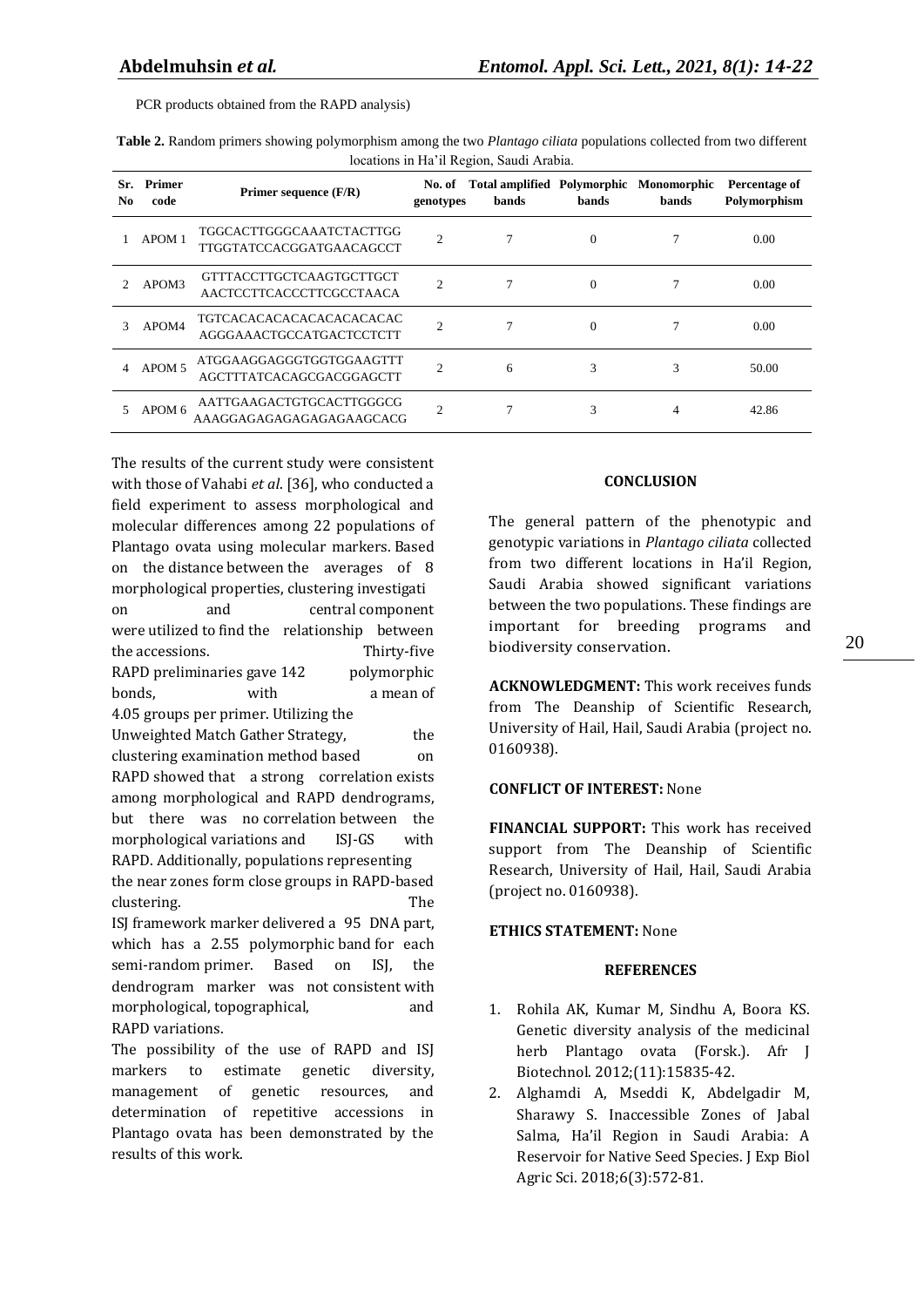- 3. Haddadian K, Haddadian K, Zahmatkash M. A review of Plantago plant. Indian J Radit. Knowl. 2014;13(4):681-5.
- 4. Blacquiere T, Koetsier C. The response of Plantago lanceolate L. and P. major L. to nitrate depletion. Plant Soil. 1988;107(2):197-206.
- 5. Moore G, Sanford P, Wiley T. Perennial pastures for Western Australia. Bulletin 4690, Department of Agriculture and Food, Perth; 2006.
- 6. Kobeasy MI, Abdel-Fatah M, Abd El-Salam SM, Mohamed M. Biochemical studies on *Plantago major* L. and *Cyamopsis tetragonoloba* L. Int J Biodivers Conserv. 2011;3(3):83-91.
- 7. Mehrizi M, Nazari H, Amrollahi H. Improvement of Glucose uptake in 3T3- L1adipocyte Cells by Aqueous and Hydroalcoholic Extract of Prosopis farcta. Int J Pharm Phytopharmacol Res. 2020;10(3):123-9.
- 8. Vicaș L, Teușdea A, Vicaș S, Marian E, Tunde J, Mureșan M, et al. Assessment of Antioxidant Capacity of some Extractsfor Further Use in Therapy. Farmacia. 2015;63(2):267-74.
- 9. Fougat RS, Joshi C, Kulkarni K, Kumar S, Patel A, Sakure A, et al. Rapid Development of Microsatellite Markers for Plantago ovata Forsk.: Using Next-Generation Sequencing and Their Cross-Species Transferability. Agriculture. 2014;4(2):199-216. doi:10.3390/agriculture4020199
- 10. Shahreza H, Sepahy AA, Hosseini F, Nejad RK. Molecular Identification of Pseudomonas Strains with Polyethylene Degradation Ability from Soil and Cloning of alkB Gene. Arch Pharm Pract. 2019;10(4):43-8.
- 11. Alshehri MA. Identification of Algae Species Using Advanced Molecular Techniques. Int J Pharm Res Allied Sci. 2020;9(1):142-59.
- 12. Harouak H, Ibijbijen J, Nassiri L. Comparison between Medicinal Plants Used Against Oral Diseases and Pharmaceutical Dental Products In Morocco. Ann Dent Spec. 2019;7(2):1-4.
- 13. Kanjikar AP. On Anti-Diabetic Potential of Phyto-nanoparticles Comparison with Hormonal Therapy and Medicinal Plants. Int

J Pharm Phytopharmacol Res. 2019;9(1):103-11.

- 14. Benzineb E, Kambouche N, Hamiani A, Bellahouel S, Zitouni H, Toumi H. Phenolics Compounds and Biological Activity of Leaves of Anabasis Articulata, an Algerian Medicinal Plant. Int J Pharm Res Allied Sci. 2019;8(4):1-5.
- 15. Morilla LJ, Demayo CG. Medicinal plants used by traditional practitioners in two selected villages of Ramon Magsaysay, Zamboanga del Sur. Pharmacophore. 2019;10(1):84-92.
- 16. Dhar MK, Kaul S, Friebe B, Gill BS. Chromosome identification in Plantago ovata Forsk. through C-banding and FISH. Curr Sci. 2002;83:150-2.
- 17. Punia MS, Sharma GD, Verma PK. Genetics and breeding of Plantago ovata Forsk. A review. Inter J Trop Agri. 1985;3(4):255-64.
- 18. Lal RK, Sharma JR, Misra HO. Induced variability and varietal selection in Isabgol (Plantago ovata). J Med Arom Plant Sci. 1999;21:34-7.
- 19. Mittal SP, Bhagat NR, Maheshwari ML. Improvement of Plantago ovata Forsk. Through tetraploidy and mutation breeding. Indian J Agric Sci. 1975;45:426-9.
- 20. Bhagat NR, Hardas MW. Studies on induced and natural variation in Plantago ovata Forsk. Indian Drugs. 1980;17:376-80.
- 21. Bhan A, Dhar MK, Langer A. Genetic diversity among Plantagos XX. A tetraploid Plantago lagopus L. Cytologia. 1990;55(3):511-7.
- 22. Chadha KL. Advances in Horticulture medicinal and Aromatic Plants. New Delhi: Malhotra Publishing House; 2006.
- 23. Frankham R. Conservation genetics. Annu Rev Genet. 1995;29:305-27.
- 24. Haig SM. Molecular contributions to conservation. Ecology. 1998;79(2):413-25.
- 25. Dhar MK, Kaul S, Sareen S, Koul AK. Plantago ovata: Genetic diversity, cultivation, utilization, and chemistry. Plant GenResour. 2005;3(2):252-63.
- 26. Samantaray S, Dhagat UM, Maiti S. Evaluation of genetic relationships in Plantago species using Random Amplified Polymorphic DNA (RAPD) markers. Plant Biotechnol. 2010;27(4):297-303.